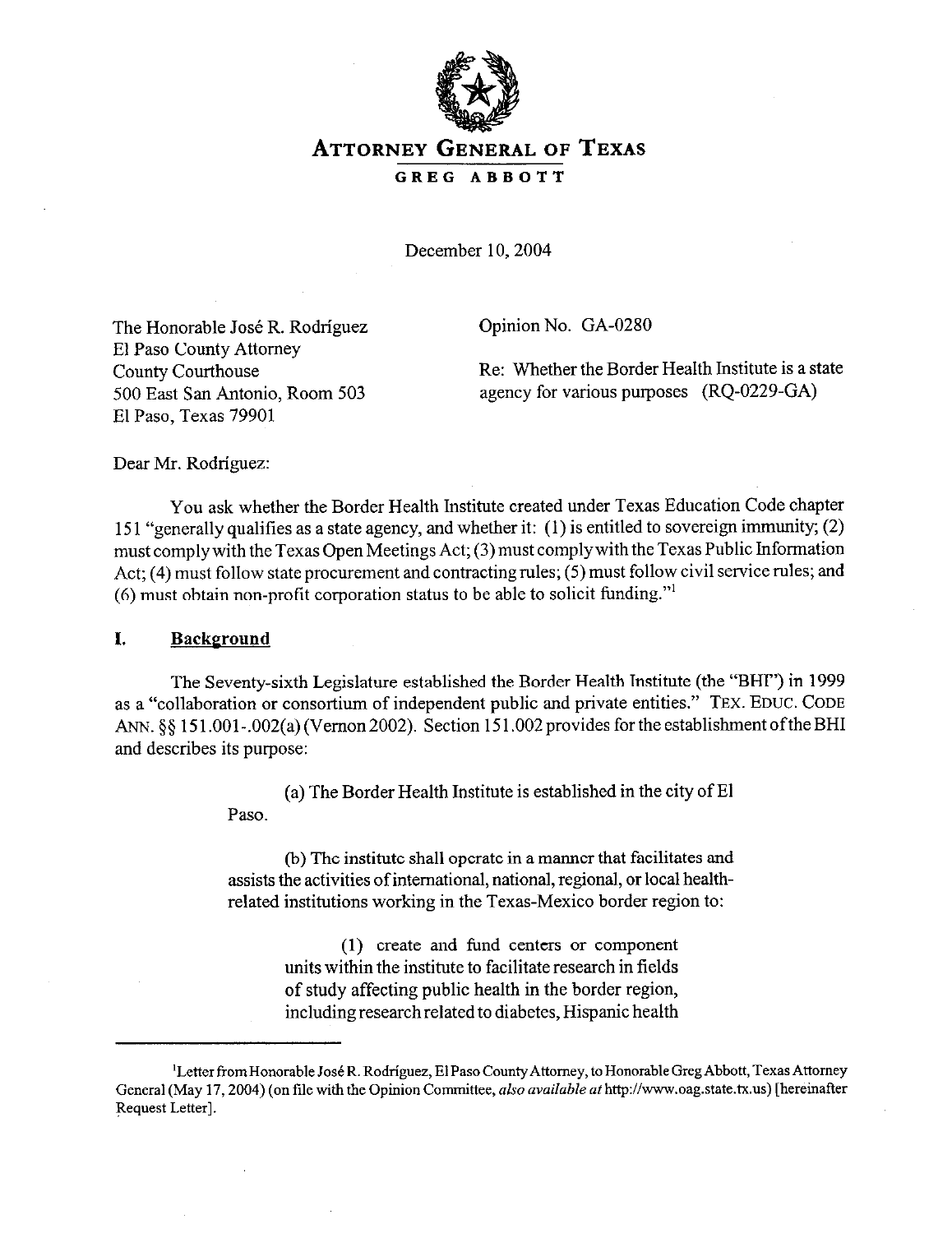issues, infectious diseases, emerging infections, environmental health issues, and children's health issues;

(2) deliver health care or provide health education to persons living in the border region; and

(3) conduct and facilitate research in fields of study affecting public health in the border region, including research related to diabetes, Hispanic health issues, infectious diseases, emerging infections, environmental health issues, and children's health issues.

*Id.* § 151.002(a)-(b). The bill analysis corroborates that the purpose of the BHI "is to deliver health care or provide health education to persons living in the border region and conduct research in fields of study affecting public health, i.e. including research related to infectious diseases, diabetes, environmental health issues, and children's health issues." HOUSE COMM. ON HIGHER EDUC., BILL ANALYSIS, Tex. H.B. 2025, 76th Leg., R.S. (1999).

The initial governing board of the BHI was composed of the chief executive officer or president, or their designees, of the following nine institutions:

- (1) The University of Texas at El Paso;
- (2) Texas Tech University Health Sciences Center at El Paso;
- (3) El Paso Community College District;
- (4) R. E. Thomason General Hospital;
- (5) El Paso City/County Health District;

(6) The University of Texas Health Science Center at Houston, School of Public Health:

- (7) El Paso County Medical Society;
- (8) Paso de1 Norte Health Foundation; and
- (9) The Texas Department of Health.

TEX. EDUC. CODE ANN.  $\S\S 151.003(a)$ , .004(a) (Vernon 2002). The governing board is authorized to adopt procedures for "changing, adding, or removing entities as members of the institute ... and creating development or advisory boards for the institute." *Id.* 5 151.003(b). At present, the following institutions hold voting positions on the BHI board: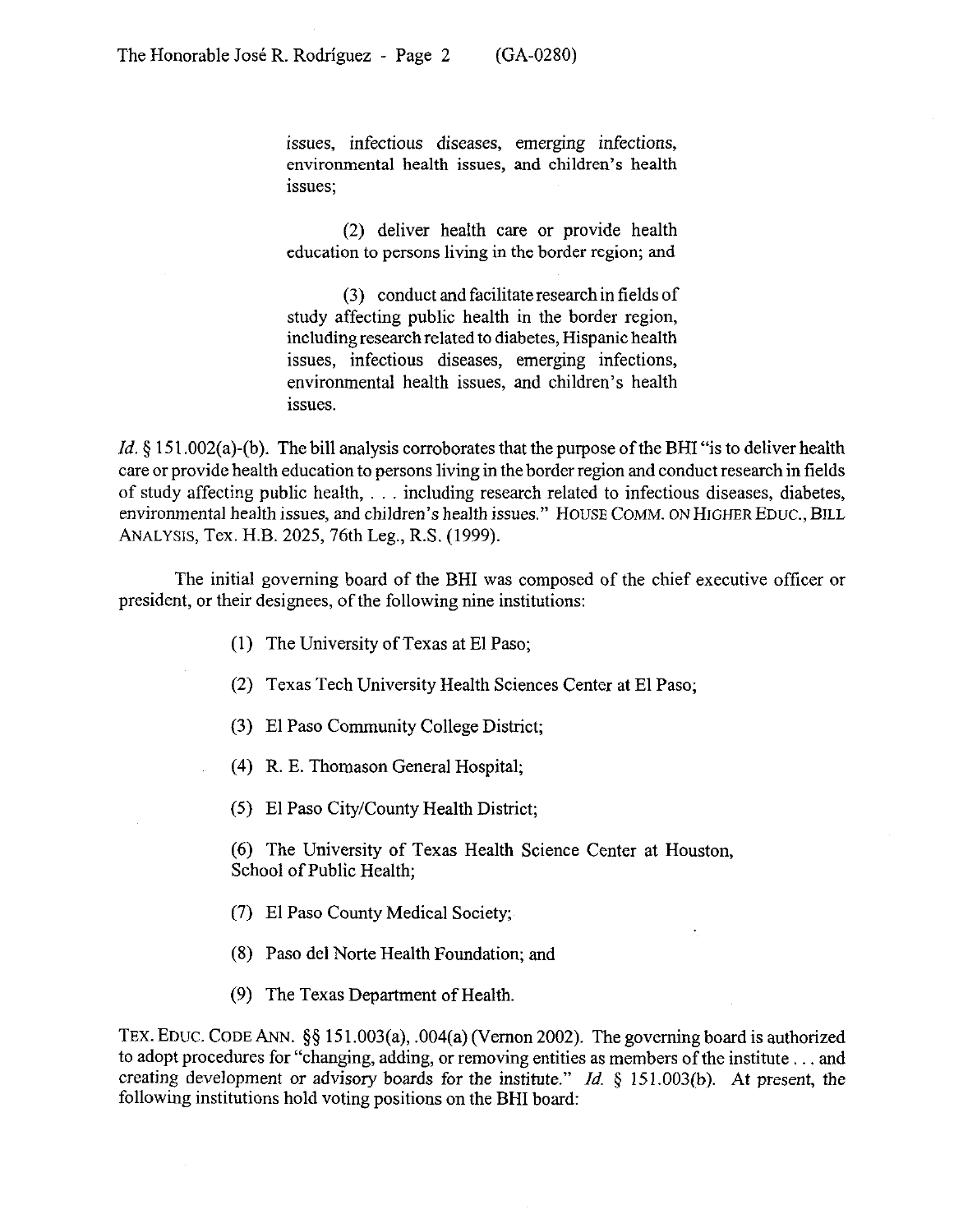- . El Paso City-County Health and Environmental District
- . El Paso Community College
- . El Paso County Medical Society
- . Texas Department of Health
- . Texas Tech University Health Sciences Center at El Paso
- . Thomason Hospital
- . University of Texas at El Paso
- . University of Texas, Houston, School of Public Health, El Paso Campus

**See TEX. DEP'T OF HEALTH, BORDER HEALTH INSTITUTE,** *available* af http://www.rlO.tdh.state .tx.us/obh/bhi/bhi.htm (last visited Oct. 6, 2004). The BHI governing board is required to adopt rules governing operations and deliberations of the board and the institute, and the governing board may hire an executive director and staff necessary to operate the institute. See TEX. EDUC. CODE ANN. 3 15 1.004(b)-(c) (Vernon 2002). The governing board is required to meet at least once a year "to review the progress of the institute and to determine the institute's future actions and operational plans." *Id. 5* 15 1.004(d).

Section 151.005 of the Education Code describes the funding for the BHI and provides:

(a) In addition to any amount appropriated by the legislature, the institute may apply for and accept funds from the federal government or any other public or private entity. The institute or any member of the institute may also solicit and accept pledges, gifts, and endowments from private sources on the institute's behalf. A pledge, gift, or endowment solicited under this section must be consistent with the purposes of the institute.

(b) The governing board of the institute shall manage and approve disbursements of appropriations, funds, pledges, gifts, and endowments that are the property of the institute.

(c) The governing board of the institute shall manage any capital improvements constructed, owned, or leased by the institute and any real property acquired by the institute.

*Id.* § 151.005(a)-(c). Under section 151.006, physical facilities to be used in research projects, provision of health care, and education programs may be "provided [to the BHI] by a public or private entity or by a cooperative, consortium, or joint venture consisting of public or private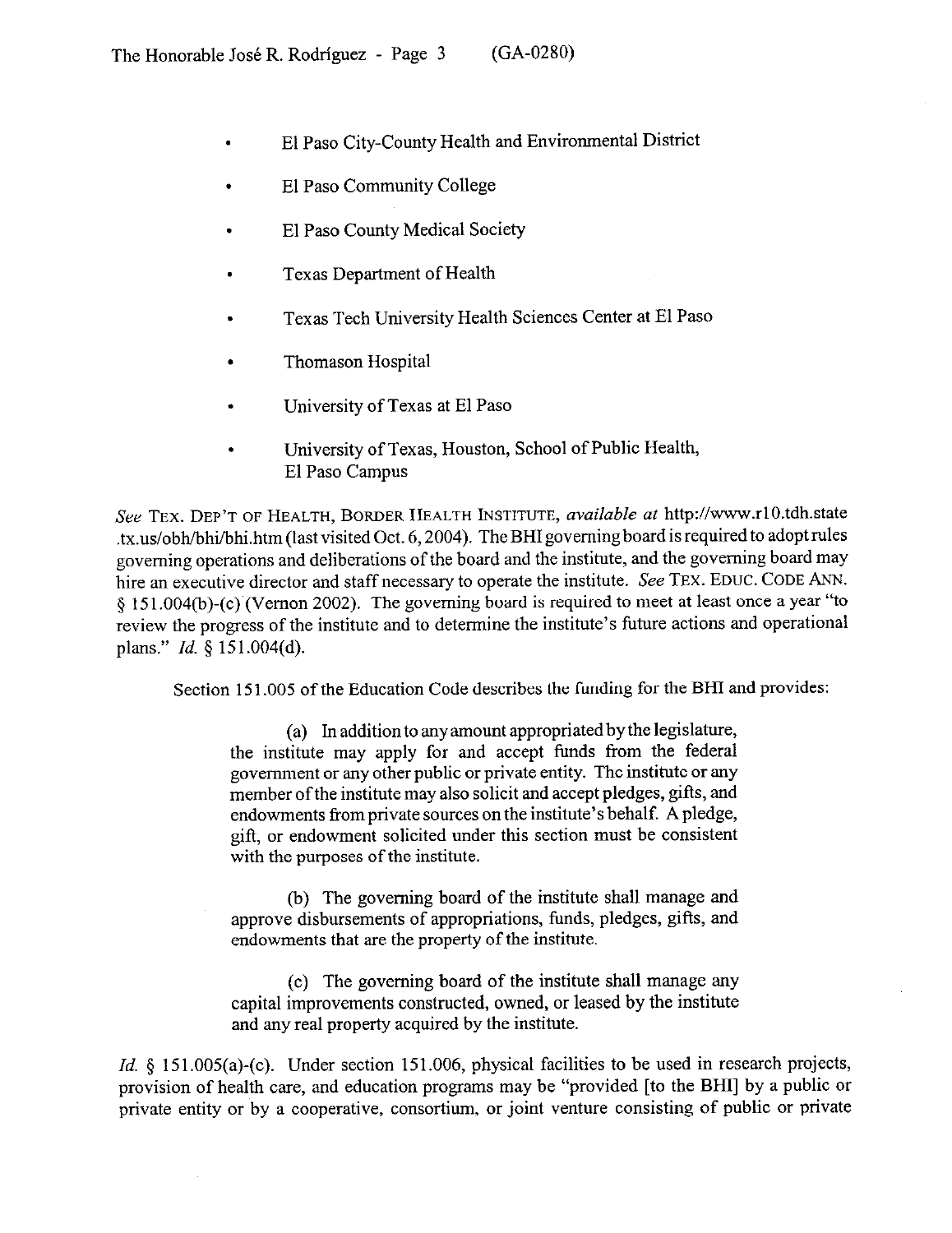entities." *Id.* § 151.006. Additionally, a physical facility "may be constructed, maintained, or operated with funds the institute receives under Section 15 1.005 and any funds appropriated for that purpose." *Id.* 

A bill analysis prepared by the House Research Organization in 1999 notes that "[i]n December 1998, the University of Texas System and Texas Tech University signed a collaborative agreement dedicated to creating a future health campus in El Paso. Establishing the Border Health Institute would be the next logical step." **HOUSE RESEARCH ORGANIZATION, BILL ANALYSIS,** Tex. H.B. 2025, 76th Leg., R.S. (1999). The Texas Department of Health's website described the status of the BHI in early 2003. **See TEX. DEP'T OF HEALTH,** BORDER HEALTH INSTITUTE, *available at*  http://www.rl 0.tdh.state.tx.us/obh/bhi/bhi.htm (last visited Sept. 4, 2004). Although the legislature in 2003 did not fund the remaining two-year program of the Texas Tech Health Sciences Center, it did nevertheless provide funding for the BHI as part of its appropriation to the University of Texas at El Paso. A line item appropriation in the 2003 General Appropriations Act for the University of Texas at El Paso listed \$284,375 for the "Border Community Health Education Institute" for both fiscal year 2004 and fiscal year 2005. See General Appropriations Act, Act of June 1,2003,78th Leg., R.S., ch. 1330, art. III-78, 2003 Tex. Gen. Laws 5023, 5339.

The BHI is required to provide an "annual audited financial statement and a status report of each project undertaken" to each member of the governing board and to each member of the legislature "whose district includes any portion of a county where the [BHI] is established or operating." **TEX.** EDUC. **CODE** ANN. § 15 1.008 (Vernon 2002). Moreover, the BHI governing board, "in consultation with the institute's members," is required to develop a ten-year strategic plan "to guide and evaluate the institute's progress toward achieving the purposes of the institute under Section 151.002." *Id.* § 151.010(a). Each even-numbered year, not later than December 15, the BHI governing board must submit to the legislature and to the Texas Higher Education Coordinating Board "a report concerning the strategic plan including any recommendation for legislative action." *Id.* § 151.010(d). Those institutions that are subject to the oversight and rules of the Texas Higher Education Coordinating Board under chapter 61 of the Education Code "remain subject to that supervision and those rules as those institutions participate in the institute and its activities." *Id.* 8 151.009. The member institutions subject to Coordinating Board oversight are the University of Texas at El Paso, Texas Tech University Health Sciences Center at El Paso, the University of Texas Health Science Center at Houston, School of Public Health, and the El Paso Community College District. See *id. 55* 61.003, .051.

#### II. **Status of the BHI: State Agencv or Political Subdivision?**

The BHI is one of a number of entities that combine both state and local characteristics. See, e.g., Tex. Att'y Gen. Op. No. JM-424 (1986) at 2 (community centers); Tex. Att'y Gen. LO-95-024, at 4 (Coastal Coordination Council). Its nine original statutorily-proscribed member institutions included seven public agencies and two private entities. Its present composition includes six public and two private members. The BHI is created by statute and its duties prescribed thereby. It may receive appropriated as well as federal funds. It is required to submit reports to the legislature and to the Higher Education Coordinating Board in even-numbered years. It appears to be a governmental body for all purposes.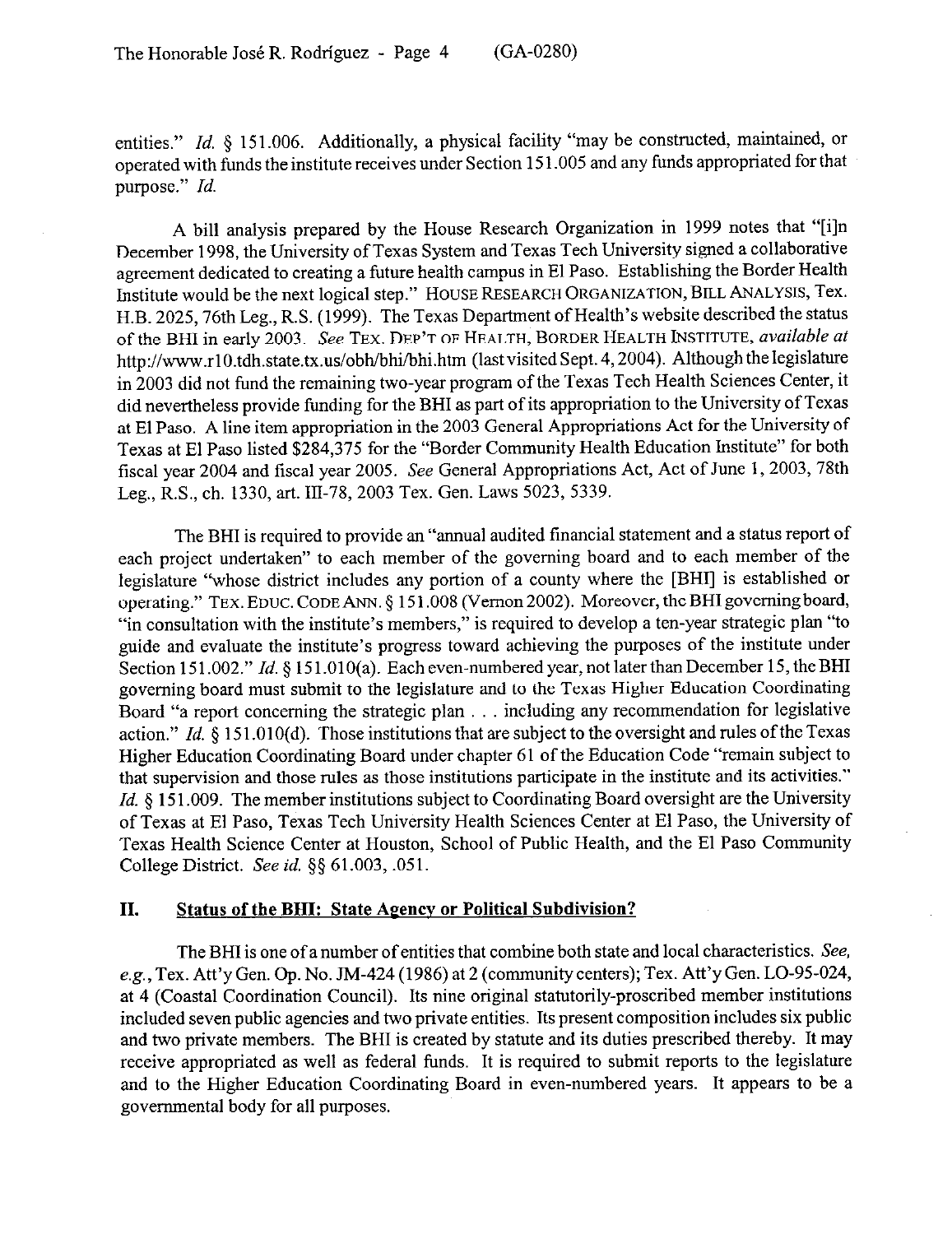The more difficult question is whether the BHI is a state or local governmental entity. In *Guaranty Petroleum Corporation v. Armstrong,* 609 S.W.2d 529 (Tex. 1980), the Supreme Court of Texas considered whether a navigation district constituted a "political subdivision" or a "board or agency of the state." The court declared:

> A political subdivision differs from a department[,] board or agency of the State. A political subdivision has jurisdiction over a portion of the State; a department, board or agency of the State exercises its jurisdiction throughout the State. Members of the governing body of apolitical subdivision are elected in local elections or are appointed by locally elected officials; those who govern departments, boards or agencies of the State are elected in statewide elections or are appointed by State officials. Political subdivisions have the power to assess and collect taxes; departments, boards and agencies do not have that power. Our examination of a number of statutes shows that the legislature has consistently recognized these distinctions between departments, boards or agencies on the one hand and political subdivisions on the other.

*Id.* at 53 1. The court ultimately concluded that the Brownsville *Navigation* District was a "political subdivision" rather than a "department, board or agency of the State." *Id.* at 530.

*In Lohec v. Galveston County Commissioner's Court,* 841 S.W.2d 361 (Tex. 1992), the Supreme Court of Texas, in considering the status of the Galveston County Beach Park Board, cited the *Guaranty Petroleum* case and emphasized that "[clounty beach park boards lack state-wide jurisdiction, a trait required of entities recognized as departments, boards, or agencies of the state." *Id.* at 364. Moreover, "[t] here is no indication that county beach park boards are encompassed by [the state purchasing statute's] definition of a 'state agency' as one 'in the executive branch of state government."' *Id.* Thus, the court concluded that the beach park board was an entity of county government. See *id.* at 365-66. As the dissenting opinion points out, however, the majority seems to have relied most heavily for its conclusion on the observation that, if county beach park boards are not deemed to be an organ of county government, they would be "independent and autonomous entities which are exempt from any meaningful oversight." *Id.* at 366.

Finally, in a very recent case, the Supreme Court reiterated the test for determining whether an entity is a "state agency." *In Texas Department of Transportation Y. City of Sunset Valley, No.*  03-0041, 2004 WL 2125670, at \*4 (Tex. Sept. 24, 2004) (not yet reported), the Court, in considering an argument that a municipality was a "state agency," stated as follows:

> [W]e have long recognized a distinction between agencies of the State, which generally exercise statewide jurisdiction, and political subdivisions like municipalities, which have limited geographic jurisdiction. *See Monsanto Co. v. Cornerstones Mun. Util. Dist.*, 865 S.W.2d 937, 939-40 (Tex. 1993) ("[A] political subdivision differs from a[n] . . agency of the State. A political subdivision has jurisdiction over a portion of the State;  $a[n]$ ... agency of the State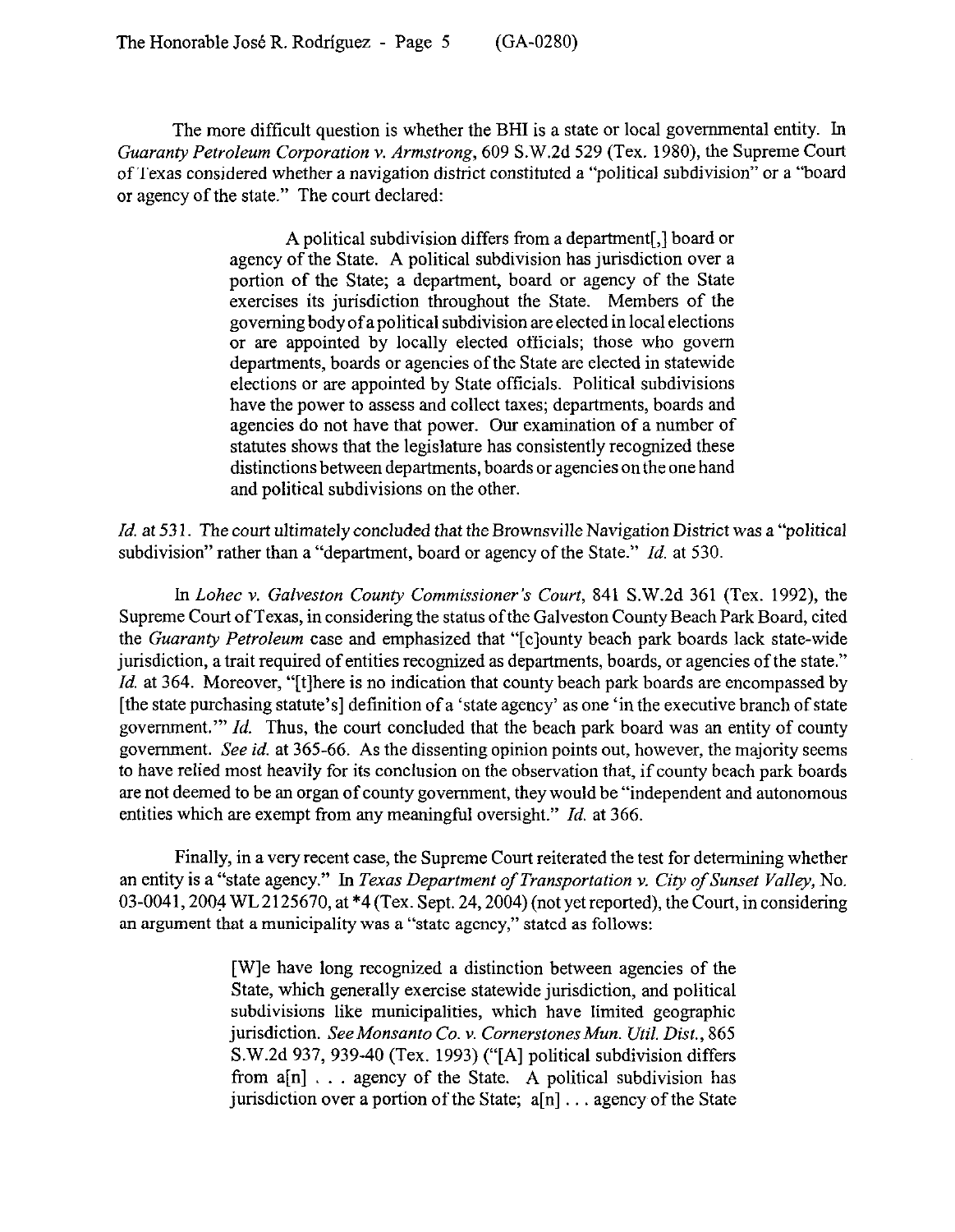exercises its jurisdiction throughout the State.  $\ldots$  [T]he legislature has consistently recognized these distinctions between . . . agencies on the one hand and political subdivisions on the other.").

The difficulty in applying the *Guaranty Petroleum, Lohec,* and *Sunset Valley* standards becomes apparent when considering the status of the BHI. The BHI has much more tenuous ties with local government than does a navigation district or a county beach park board. A majority of its members represent institutions ofhigher education located in places as geographically diverse as El Paso, Lubbock, and Houston. The purpose of the BHI is, *inter alia,* to deliver health care, provide health education, and to assist the activities of various health-related institutions "working in the Texas-Mexico border region," a region that stretches from El Paso to Brownsville. Finally, the BHI is required to submit biemial reports to the legislature and to the Higher Education Coordinating Board. On the other hand, under the jurisdictional test of *Guaranty Petroleum* and *Lohec,* the BHI clearly fails to qualify as a state agency within the executive branch of state government. Its jurisdiction is limited to "a portion of the state" rather than to the state as a whole. Furthermore, its membership bears the indicia of neither state agency nor political subdivision: members are not elected or appointed either by local officials or state officials. BHI membership was initially fixed by its enabling legislation. It is at present determined by the board members themselves. We must conclude that, in its present composition, the BHI is neither political subdivision nor state agency. Rather, it occupies that nebulous territory between those two extremes, partaking of the qualities of both, but never fully either.

# **III. Ouestions and Analvsis**

 $\sim$ 

Although we cannot determine the precise status of the BHI for all purposes, we can discern the applicability of particular statutes to that entity.

## **A. Sovereign Immunity**

You first ask whether the BHI is entitled to sovereign immunity. As we have indicated, the BHI is neither political subdivision or state agency. While the entitlement to sovereign immunity of both state and local governmental entities is well established in Texas law, no judicial decision has considered its applicability to hybrid entities such as the BHI. We will, consequently, briefly review the law regarding sovereign immunity as applied to both state and local entities. We caution, however, that we cannot determine as a matter of law whether the BHI is entitled to any kind of sovereign immunity. The legislature has simply failed to provide any guidance in this matter. The following discussion is therefore predicated on the assumption that the general principle of sovereign immunity is applicable to the BHI.

Initially, we note that the Supreme Court of Texas has distinguished between immunity from suit and immunity from liability. See *Fed. Sign v. Tex. S. Univ., 951* S.W.2d 401,405 (Tex. 1997). *"Zmmunityfrom suit* bars a suit against the State unless the State expressly gives its consent to the suit," while "*[i] mmunity from liability* protects the State from judgments even if the Legislature has expressly given consent to the suit." *Id.*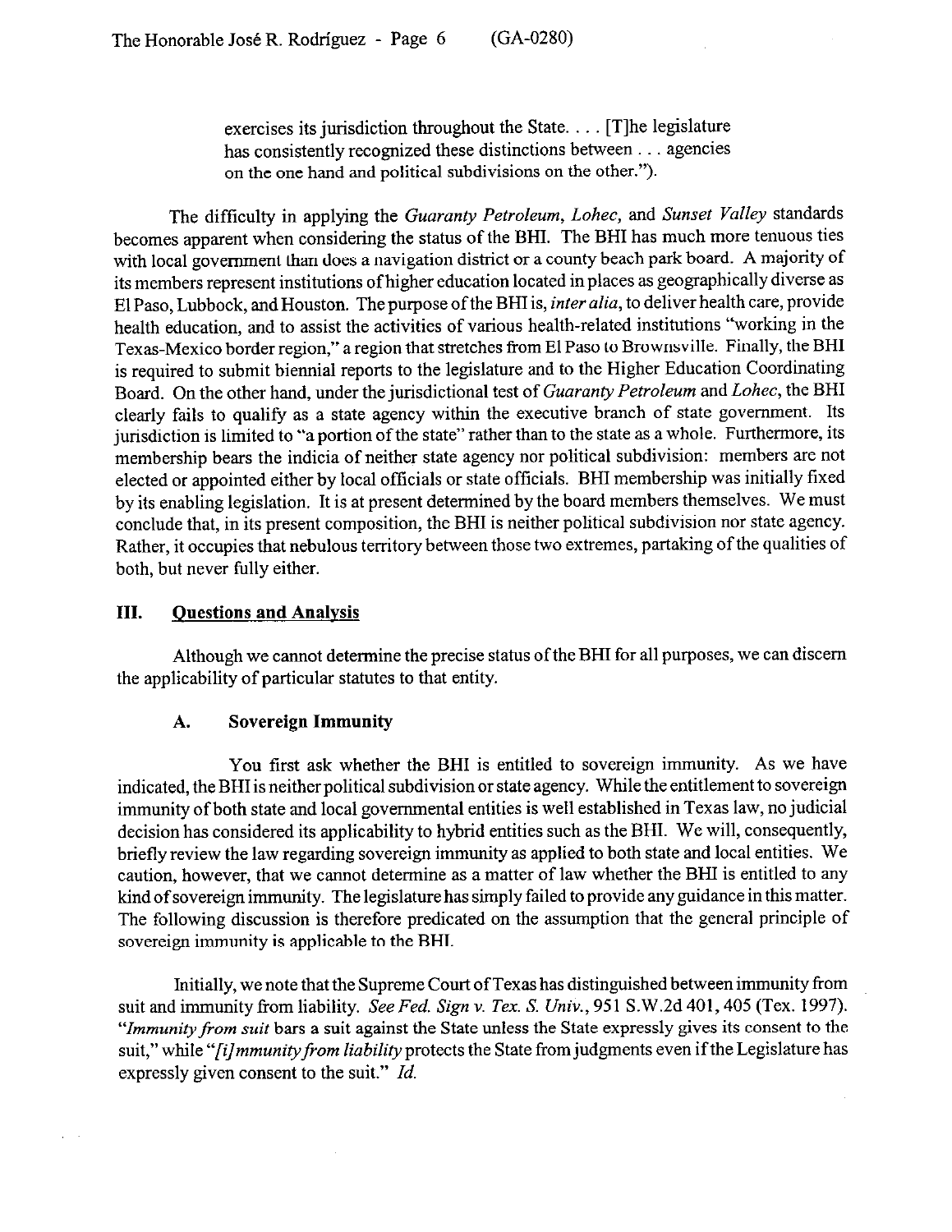With regard to tort liability, the legislature has partially waived sovereign immunity for both the state and its political subdivisions. The Texas Tort Claims Act, chapter 101 of the Civil Practice and Remedies Code, broadly defines "governmental unit" to include "any other institution, agency, or organ of government the status and authorityofwhich are derived from the Constitution ofTexas or from laws passed by the legislature under the constitution." TEX. CIV. PRAC. & REM. CODE ANN.  $\S 101.001(3)(D)$  (Vernon Supp. 2004-05). The BHI, as a creature of statute, is thus a "governmental unit" for purposes of the Tort Claims Act.

Section 101.025 of the Civil Practice and Remedies Code provides:

(a) Sovereign immunity to suit is waived and abolished to the extent of liability created by this chapter.

(b) A person having a claim under this chapter may sue a governmental unit for damages allowed by this chapter.

*Id.* § 101.025 (Vernon 1997). Liability of the state government under the Tort Claims Act "is limited to money damages in a maximum amount of \$250,000 for each person and \$500,000 for each single occurrence for bodily injury or death and \$100,000 for each single occurrence for injury to or destruction of property." *Id.* § 101.023(a) (Vernon Supp. 2004-05). A unit of local government's liability "is limited to money damages in a maximum amount of \$100,000 for each person and \$300,000 for each single occurrence for bodily injury or death and \$100,000 for each single occurrence for injury to or destruction of property." *Id.* § 101.023(b). Because we have determined that the BHI is neither a state governmental agency nor a local governmental entity, but rather a hybrid ofthe two, we cannot say with assurance which tort liability limitation would apply. We may conclude, however, that the BHI is entitled to sovereign immunity in tort cases, except to the extent such immunity is waived by statute.

With regard to contractual liability, the Texas Supreme Court said in *Federal Sign* that when it contracts with private citizens, the State "waives only *immunity from liability." Fed. Sign, 95* 1 S.W.2d at 408. On the other hand, "a private citizen must have legislative consent to sue the State on a breach of contract claim. The act of contracting does not waive the State's *immunity from suit.*" *Id.* As to local governmental entities, "[t]he general authority of counties and other local governments to sue and be sued generally acts as a statutory consent to suit although not a waiver of sovereign immunity." 35 **DAVID BROOKS, COUNTY AND SPECIAL DISTRICT LAW 5 2.2 n.5 (2d**  ed. 2002) (statutes and cases cited therein).

The BHI is not, as we have indicated, either a state or local governmental entity. *Federal Sign* could be read, however, to imply that no governmental entity is immune from liability on a valid contract. We may also infer from that case that the BHI retains immunity from suit unless and until permission to sue is granted by the legislature. As previously noted, most local governmental entities have the statutory authority to sue and be sued. No such authority is granted to the BHI in its enabling legislation. In our view, therefore, the legislature has not waived the BHI's immunity from suit for breach of contract. Accordingly, a party aggrieved by its contract with the BHI must seek legislative permission to sue that entity.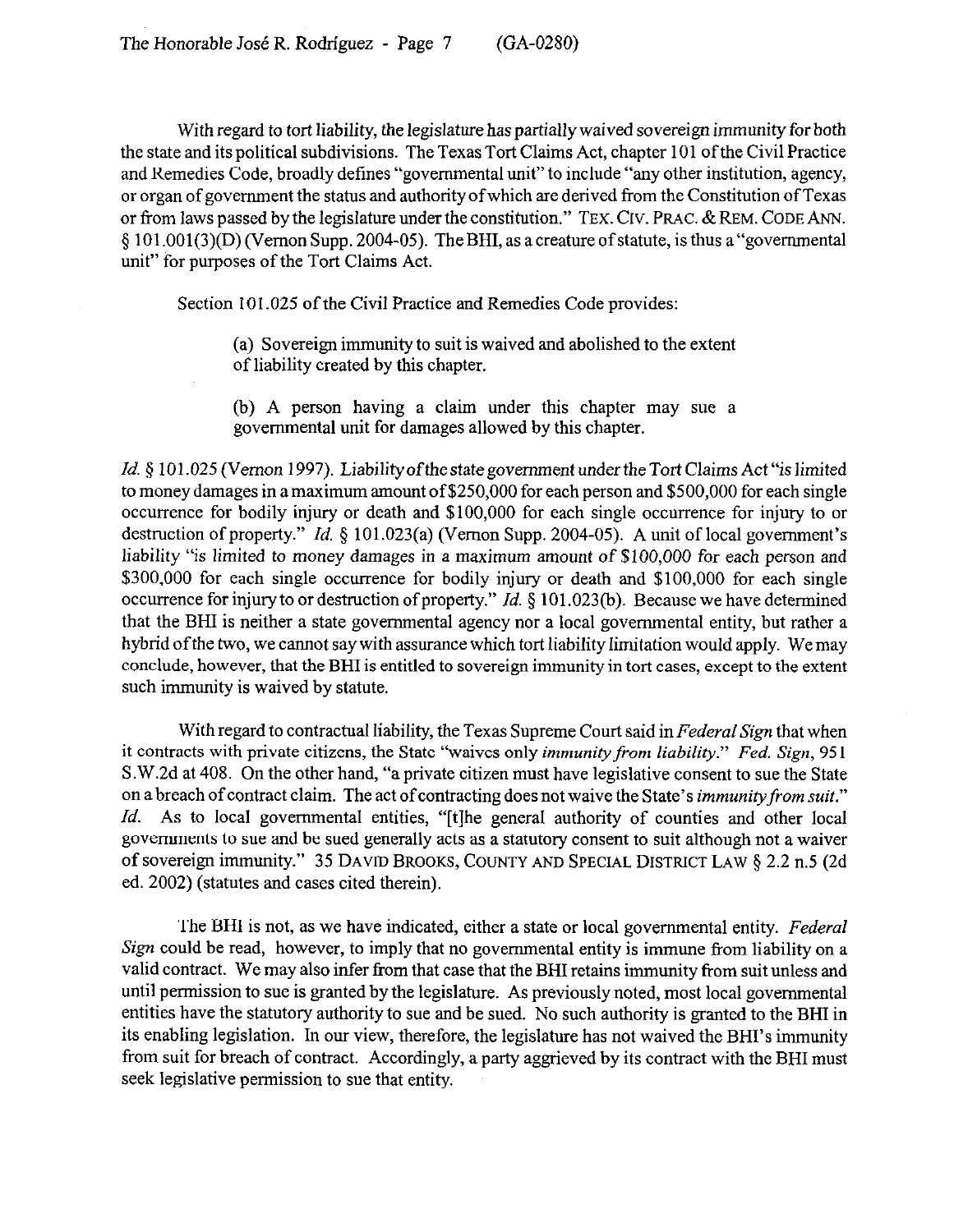#### **B. The Open Meetings Act**

You next ask whether the BHI is subject to the Texas Open Meetings Act (the "OMA"). See Request Letter, *supru* note 1, at 1, 5-7; **TEX. GOV'T CODE** ANN. \$5 551.001-,146 (Vernon 1994 & Supp. 2004-05) (Open Meetings Act). The OMA provides that "[elvery regular, special, or called meeting of a governmental body shall be open to the public, except as provided by this chapter." **TEX. GOV'T CODE** ANN. 5 55 1.002 (Vernon 1994). "Governmental body" is defined for purposes of the OMA as follows:

> (A) aboard, commission, department, committee, or agency within the executive or legislative branch of state government that is directed by one or more elected *or* appointed officials;

> > (B) a county commissioners court in the state;

(C) a municipal governing body in the state;

(D) a deliberative body that has rulemaking or quasi-judicial power and that is classified as a department, agency, or political subdivision of a county or municipality;

- (E) a school district board of trustees;
- 03 a county board of school trustees;
- (G) a county board of education;
- (H) the governing board of a special district created by law;
- (I) a local workforce development board created under Section 2308.253;

 $(J)$  anonprofit corporation that is eligible to receive funds under the federal community services block grant program and that is authorized by this state to serve a geographic area of the state; and

(K) a nonprofit corporation organized under Chapter 67, Water Code, that provides water supply or wastewater service, or both, and is exempt from ad valorem taxation under Section 11.30, Tax Code.

*Id.* § 551.001(3) (Vernon Supp. 2004-05). We have already determined that the BHI is not an "agency within the executive or legislative branch of state government," and that it does not qualify as any kind of local governmental body. In addition, it is not a nonprofit corporation under subdivisions (J) and  $(K)$  of section 551.001(3). These conclusions do not mean, however, that the BHI is exempt from the Open Meetings Act.

In Sierra Club v. Austin Transportation Study Policy Advisory Committee, 746 S.W.2d 298 (Tex. App.-Austin 1988, writ denied), the court of appeals considered the applicability ofthe OMA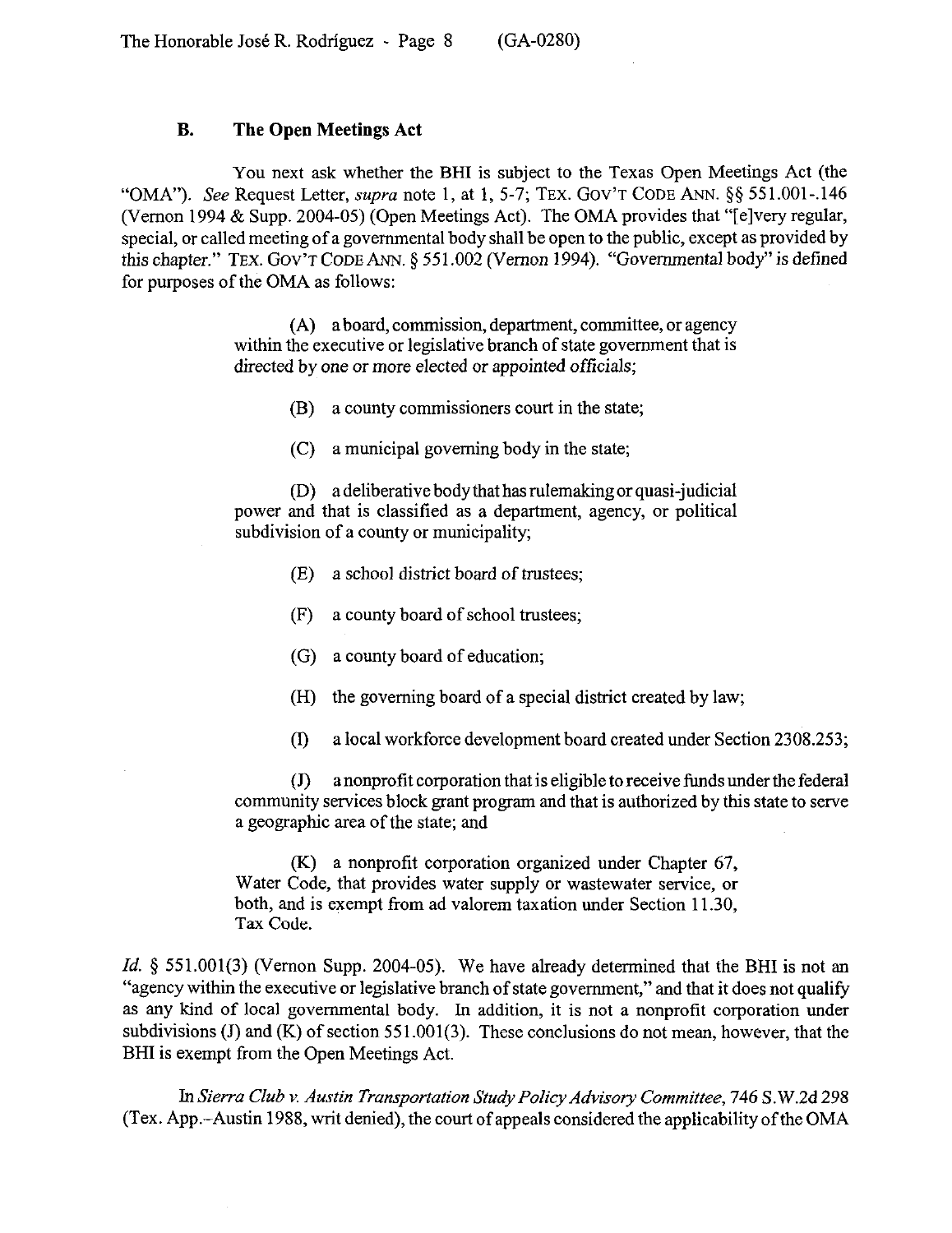to the AustinTransportation StudyPolicy Advisory Committee ("ATSPAC"), "aseventeen-member body composed of state, county, regional, and municipal public officials." *Id.* at 300. Although not legislatively created, ATSPAC had been designated a "Metropolitan Planning Organization" under federal law, and was an "official body designated by the governor." *Id.* at 300-01. The ATSPAC played "a vital role in deciding which highway projects are planned, built and funded in the Austin urban area." *Id.* The court concluded that although the ATSPAC was not a "special district" in the usual sense, it functioned as such for purposes of the OMA. *Id.* at 301.

Like the ATSPAC, the BHI is primarily composed of representatives of public entities. In addition, its enabling statute indicates that it performs governmental functions, particularly those of providing health care and health education to persons living in the border region. The BHI, unlike ATSPAC, was created by statute. Both receive appropriated and federal funds, even if indirectly. As the court noted in *Sierra Club,* the language of the OMA "clearly reveals the Legislature's intention to give it broad coverage." *Id.* at 300. It "broadly applies to any meeting by a quorum of the members of a governmental body which meets to discuss  $any$  public business or policy, with certain exceptions." *Id.* (emphasis added). As a result, we believe that the BHI exhibits the kind of qualities sufficient to bring it within the category of a "special district" for purposes of the OMA. See **TEX. GOV'T CODE ANN.** \$ 551,001(3)(H) (Vernon Supp. 2004-05); see also *Sierra Club, 746*  S.W.2d at 301. We conclude that chapter 551 of the Government Code, the Open Meetings Act, is applicable to meetings of the governing board of the BHI.

# C. **The Public Information Act**

.

Your next question is whether the BHI must comply with the Texas Public Information Act. See Request Letter, *supra* note 1, at 7-8; TEX. GOV'T CODE ANN. §§ 551.001-.353 (Vernon 1994 & Supp. 2004-05) (Public Information Act). Section 552.002 of the Government Code defines public information as "information that is collected, assembled, or maintained under a law or ordinance or in connection with the transaction of official business  $\dots$  by a governmental body... or... for a governmental body and the governmental body owns the information or has a right of access to it." **TEX. GOV'T CODE** ANN. 5 552.002 (Vernon Supp. 2004-05). Section 552.003 defines governmental body, in part, as follows:

(viii) the governing board of a special district;

(xii) the part, section, or portion of an organization, corporation, commission, committee, institution, or agency that spends or that is supported by public funds;  $\dots$ 

*Id.*  $\S$  552.003(1)(A)(viii), (xii). We have already concluded that the BHI is a "special district" for OMA purposes under *the* test of *Sierra Club.* We need not, however, extend the Sierra *Club* case beyond its scope, because the BHI is "an organization... that spends or that is supported by public funds." We conclude that the BHI *is a* "governmental body" under the terms of chapter 552 of *the*  Government Code, and thus subject to the Public Information Act.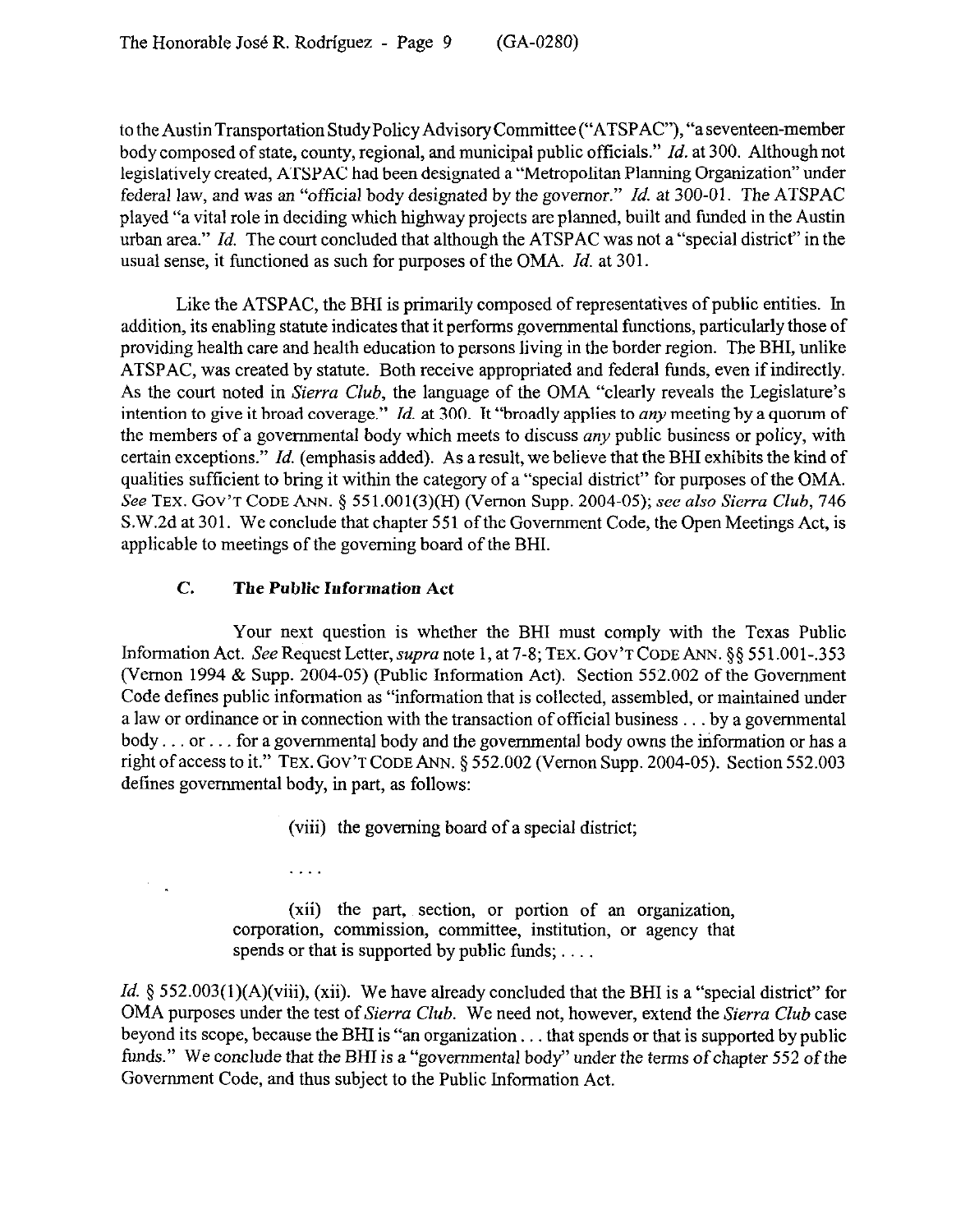## **D. State Procurement and Contracting Rules**

You also ask whether the BHI "must follow state procurement and contracting rules." Request Letter, *supra* note 1, at 1, 8. Under the State Purchasing and General Services Act, a state agency is defined as:

> (A) a department, commission, board, office, or other agency in the executive branch of state government created by the state constitution or a state statute:

> (C) a university system or an institution of higher education as defined by Section 61.003, Education Code, except a public junior college.

TEX. GOV'T CODE ANN. § 2151.002 (Vernon Supp. 2004-05). Chapter 2155 of the Government Codes sets forth the state purchasing rules and procedures that a state agency must follow. See *id.*  \$5 2155.001.,448 (Vernon 2000 & Supp. 2004-05). Because we have determined that the BHI is not a state agency within the executive branch of government nor a university system or institution of higher education, we conclude that the BHI is not required to follow state procurement and contracting rules.

# **E. Civil Service**

. . . .

You further question whether the BHI must follow civil service rules. See Request Letter, *supra* note 1, at 1, 8. Civil service systems may be created under chapters 143 and 158 of the Local Government Code for municipalities and counties. See TEX. LOC. GOV'TCODE ANN. chs. 143, 158 (Vernon 1999 & Supp. 2004-05). There is no such system for employees of state agencies or educational entities. Because we have concluded that the BHI is neither a state agency nor a local governmental entity, we are aware of no statute that would require the BHI to follow civil service rules.

## **F. Nonprofit Corporation Status**

You finally ask whether the BHI must obtain nonprofit corporation status in order to solicit funding. See Request Letter, *supra* note 1, at 1, 8. The BHI is, as we have indicated, a creature of statute. Unlike, for example, the Texas Guaranteed Student Loan Corporation, it is not deemed a nonprofit corporation by its enabling legislation. See Tex. Att'y Gen. Op. No. MW-295 (1981). The BHI may, by statute, receive appropriated funds and federal funds, as well as funds from any public or private entity. See TEX. EDUC. CODE ANN.  $\S$  151.005(a)-(c) (Vernon 2002). Its governing board or any member "may... solicit and accept pledges, gifts, and endowments from private sources on the institute's behalf." *Id.* § 151.005(a). Because its funding is specifically described by its enabling legislation, and its solicitation of funds is specifically permitted, the BHI need not obtain nonprofit corporation status in order to solicit funding.